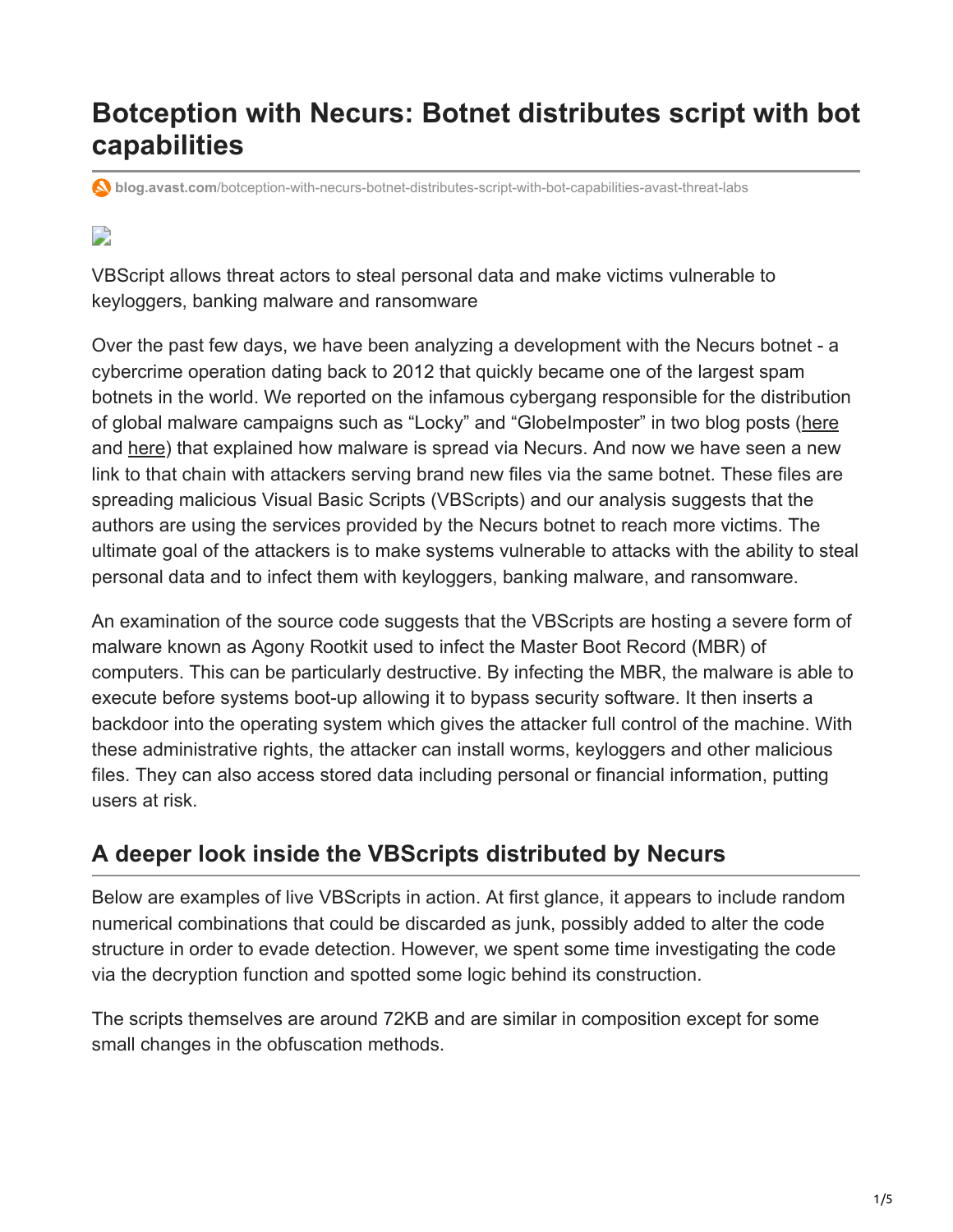| , 1594, 225, 1487, 1594, 169, 189, 189, 1847, 1484, 1484, 1594, 225, '<br>,90,184,557,619,812,1014,1374,1662,1860,1899,1945,1995,<br>, 306, 867, 1043, 1112, 1130, 1210, 1408, 1482, 1500, 3221, 3234, "<br>",336,784,946,1110,1128,1208,3611,3854,7261,7582,8236,8<br>,4958,6026,6479,9596, | ,238,466,516,562,586,678,758,768,826,906,908,1012,1186,1<br>, 2525, 2972, 3009, 4159, 4348, 4978,<br>,3328,6010,6463,7257,<br>,3330,6041,6494,7288, |
|----------------------------------------------------------------------------------------------------------------------------------------------------------------------------------------------------------------------------------------------------------------------------------------------|-----------------------------------------------------------------------------------------------------------------------------------------------------|
| ',4989,6057,6510,9598,                                                                                                                                                                                                                                                                       | Dim unCoded(8144)                                                                                                                                   |
| maxSymb = 125                                                                                                                                                                                                                                                                                | $maxSumb = 124+1$                                                                                                                                   |
| Dim unCoded(13809)                                                                                                                                                                                                                                                                           | Dim MyCode(127)                                                                                                                                     |
| Dim MamyCo(127)                                                                                                                                                                                                                                                                              | on error resume next                                                                                                                                |
| 'On Error Resume Next                                                                                                                                                                                                                                                                        | executeglobal chr(round(tan(CDbl("1,55874871694071")))) &                                                                                           |
| incKasp = 0                                                                                                                                                                                                                                                                                  | chr(round(tan(CDb1("1,56059259930094")))) & chr(round(tan                                                                                           |
| Randomize                                                                                                                                                                                                                                                                                    | chr(round(tan(CDb1("1,56210089378312")))) & chr(round(tan                                                                                           |
| while (r < 999990)                                                                                                                                                                                                                                                                           | chr(round(tan(CDb1("1,56253205213525")))) & chr(round(tan                                                                                           |

A closer look at the code reveals some important information. We noticed that the function uses *ReadLine*

on the file itself to decrypt the control panel (below):

```
MamyCo(i) = Replace(f143346346.ReadLine, "',", "") :: \text{trig} = ""
For j = 1 to Len (MamyCo(i))
```
The script is really easy to deobfuscate; the only issue is comment removal — which is often present in analytical tools — that can mislead the analysts.

After decrypting these comments, in version one, we spotted a nice piece of code which could be used as a modeling example "How to write the control panel for your malware in VBS". The next version is less self explanatory and readable.

It's probable that the authors of VBScripts connected with the authors of the Necurs botnet because of its scale and potential for ubiquitous email scams. The scripts appear to work as a downloader and control panel for the Agony rootkit, however changing the payload is particularly easy. This could open the door to more severe malware infections for victims in the future, such as ransomware or banking Trojans.

### **The malware control panel includes unusually beautiful code**

The code itself contains very well-named variables and also debugging output to a log file. However, debugging is switched off by default as the variable *isDebug* is set to *false*. The debugging output informs about every important subroutine and contains strings such as:

*"Preparing done!"* (initialization and installation phase finished) *"Oh, its main cycle! CMD response" & cmd* (after receiving a new command) *"F\*\*\*! Panel maybe die! I will try to change it..."* (new command has less than 4 characters) *"Unistall [sic] command gotted!"* (uninstall command received) *"Oh, its ddos command!"* (ddos command received) *"ddos finished! Sended "&cnt&" requests!"* (ddos command finished)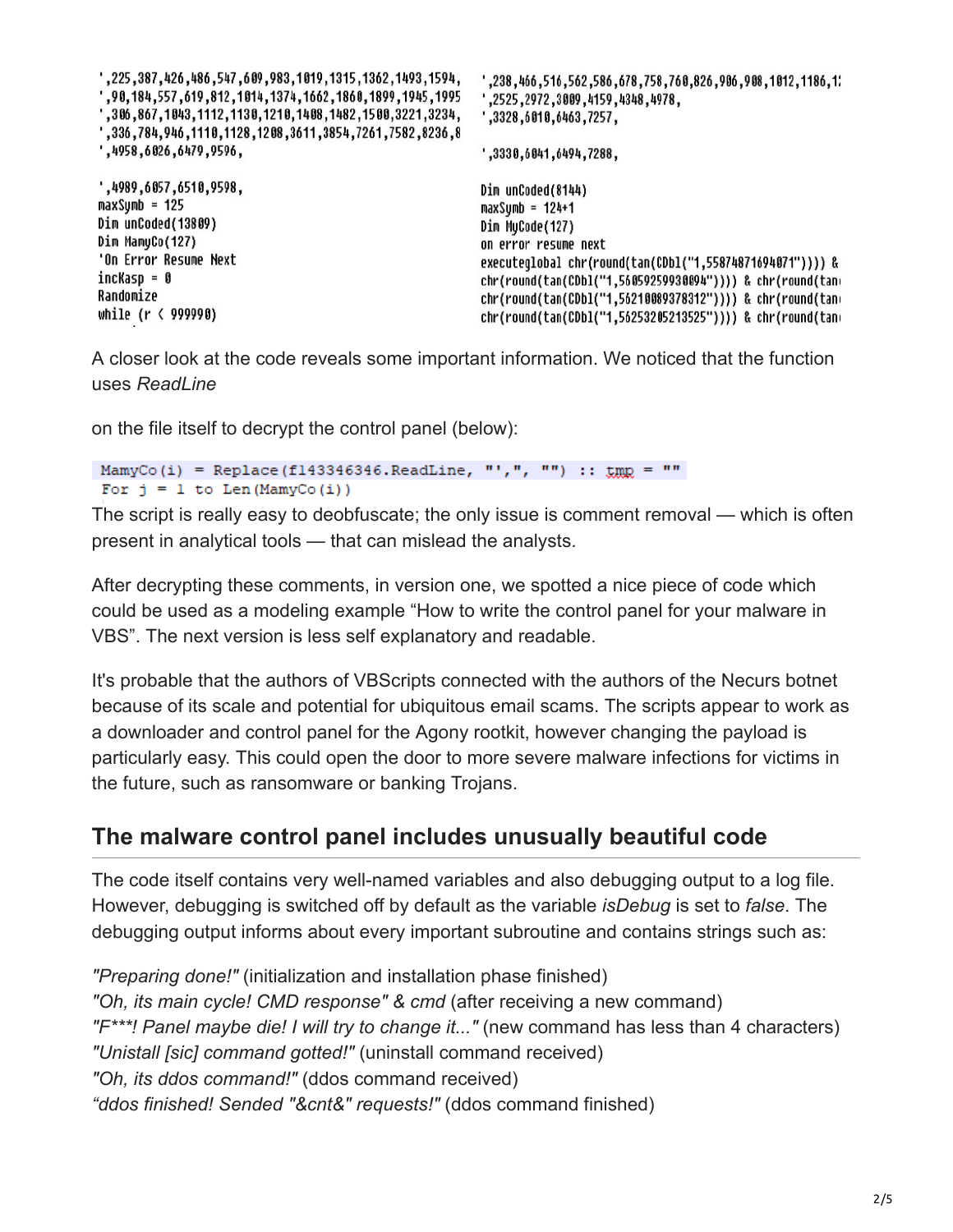Interestingly, this makes this code unusually beautiful as one rarely stumbles upon a relatively well-structured and "commented" piece of code with self-documenting names, particularly when the subject is malware.

As well, the code reveals some important information about its creator. The author appears to have a problem with the past tense of irregular verbs such as *to get* or *to send*. In addition, several log entries use incorrect English language sentence construction, such as "Panel maybe die!". It could suggest that the author's first language is not English, however this may well be staged.

The script initializes its variables such as Command and Control (C&C) addresses, various paths and several objects that are used to interface system functions. Then, the script tries to install itself to the folder *%APPDATA%* under the names *<HWID>.vbs*, *g\_<HWID>.vbs\_w.vbs (HWID* being a random sequence of letters loaded from registry or generated at startup), and possibly *<static\_number\_sequence>\_log.txt* and relaunch itself from the %APPDATA% directory. After the initial installation, it checks whether another instance of the script is running. Persistence is key, so if only one instance is running, a task named *ChromeUpdate* is created to launch the first file on user log on. Also, multiple registry entries that launch the script at startup are created. Otherwise, the script quits.

Once the script gets over the initialization, it has to ask the C&C servers for commands and process them. That is where a traditional event loop comes in. Verification that the script is located in the %APPDATA% directory has to be passed first, otherwise *agony* is invoked six times before proceeding to the next iteration. Let us assume that this test has passed. Now the script sends a [POST request](https://en.wikipedia.org/wiki/POST_(HTTP)) with a rather long [GET](https://en.wikipedia.org/wiki/Hypertext_Transfer_Protocol#Request_methods) data string, e.g.:

*os=Windows 10 Enterprise&user=Evzen@DEMO-PC&av=Avast AntivirusWindows Defender&7045Mb # Intel(R) Core(TM)CPU E5-2690 v4 @ 2.60GHz # Standard VGA Graphics Adapter&hwid=AABBccddEEFFGGhhiiJJKKLLm&x=64*

The only fields that require some discussion are fw and hwid. "fw" describes the hardware (specifically *RAM size # CPU info # GPU info*), while "hwid" is a 25-character long random string generated at first launch and saved into the registry at *HKEY\_CURRENT\_USER\Software\ARRSSS*.

The response contains a command. These commands have a very similar structure and every command triggers a confirmation that is sent again as a POST request to the same address as a command request, however the data string differs:

*ok=<zid>&hwid=<hwid>* in case of success

*error=<zid>&hwid=<hwid>* in case of an error

The value <zid> is given by the command string. All available commands are listed below: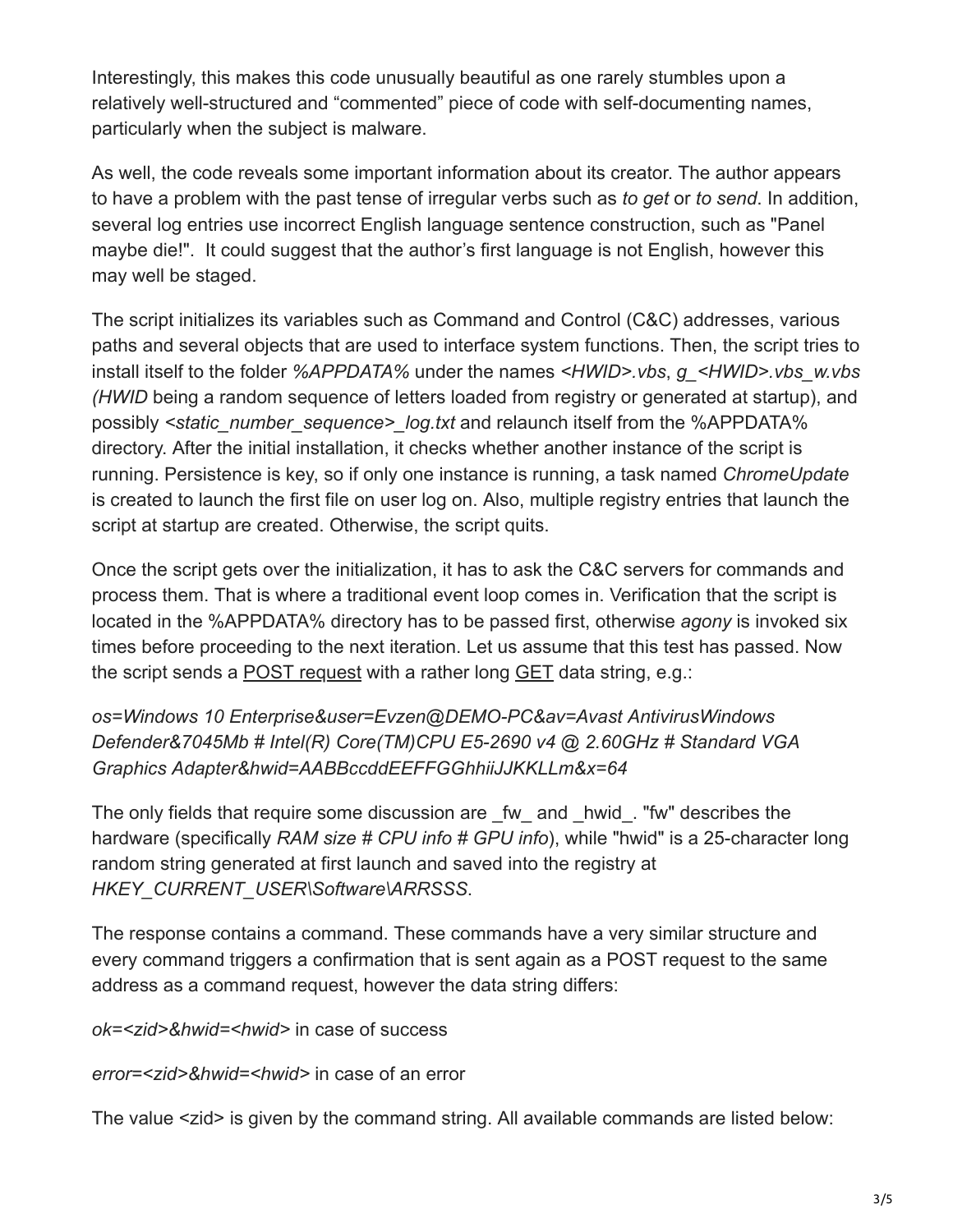| Command   | Command<br>string                                              | Action                                                                                 |
|-----------|----------------------------------------------------------------|----------------------------------------------------------------------------------------|
| download  | download!<br><url>!<zid></zid></url>                           | Download a file from surl and execute it.                                              |
| update    | update! <url>!<br/><math>&lt;</math>zid<math>&gt;</math></url> | Download a PE file from <url>, save it to %<i>TEMP</i>% and<br/>execute it.</url>      |
| plugin    | plugin! <url>!<br/><math>&lt;</math>zid<math>&gt;</math></url> | Download a dll from <url>, save it to %TEMP% use<br/>RUNDLL32 exe to execute it.</url> |
| uninstall | uninstall!<br><data>!<zid></zid></data>                        | Replace dropped files and a log by a file with one<br>whitespace.                      |
| ddos      | ddos! <url>!<br/><count></count></url>                         | Send <count> POST requests to <url>.</url></count>                                     |

The denial-of-service (DDoS) attack that can be caused with the above command initiated by this script also carries some data. It seems that these attacks can be identified by the associated data, as all the scripts collected so far have the POST data hard-coded:

#### *ufgiweugdiqwfgqofwg=325872346782356786426526349865923659*

Now the script also ends up in several invocations of *agony*. The *agony* function serves three purposes. It checks whether the script is running in the installation directory. The result only affects which copy of the scripts is launched if no instance of *%APPDATA%\<HWID>.vbs* or *g\_%APPDATA%\<HWID>.vbs\_w.vbs* is running, and the log entry suggests that this is intended as a self-defense. Moreover, if the script is not named <HWID>.vbs and located in *%APPDATA%*, it overwrites its two files by *<static\_number\_sequence>\_log.txt* and adds itself to startup through registry entries:

*HKEY\_CURRENT\_USER\software\microsoft\windows\currentversion\run\ HKEY\_LOCAL\_MACHINE\software\microsoft\windows\currentversion\run\ HKCU\SOFTWARE\Microsoft\Windows\CurrentVersion\Policies\Explorer\Run\ HKLM\SOFTWARE\Microsoft\Windows NT\CurrentVersion\Winlogon\Shell*

Every *agony* ends up with 500 milliseconds of a blissful *Sleep*, a function suspending the code execution for a given time.

## **Version progression**